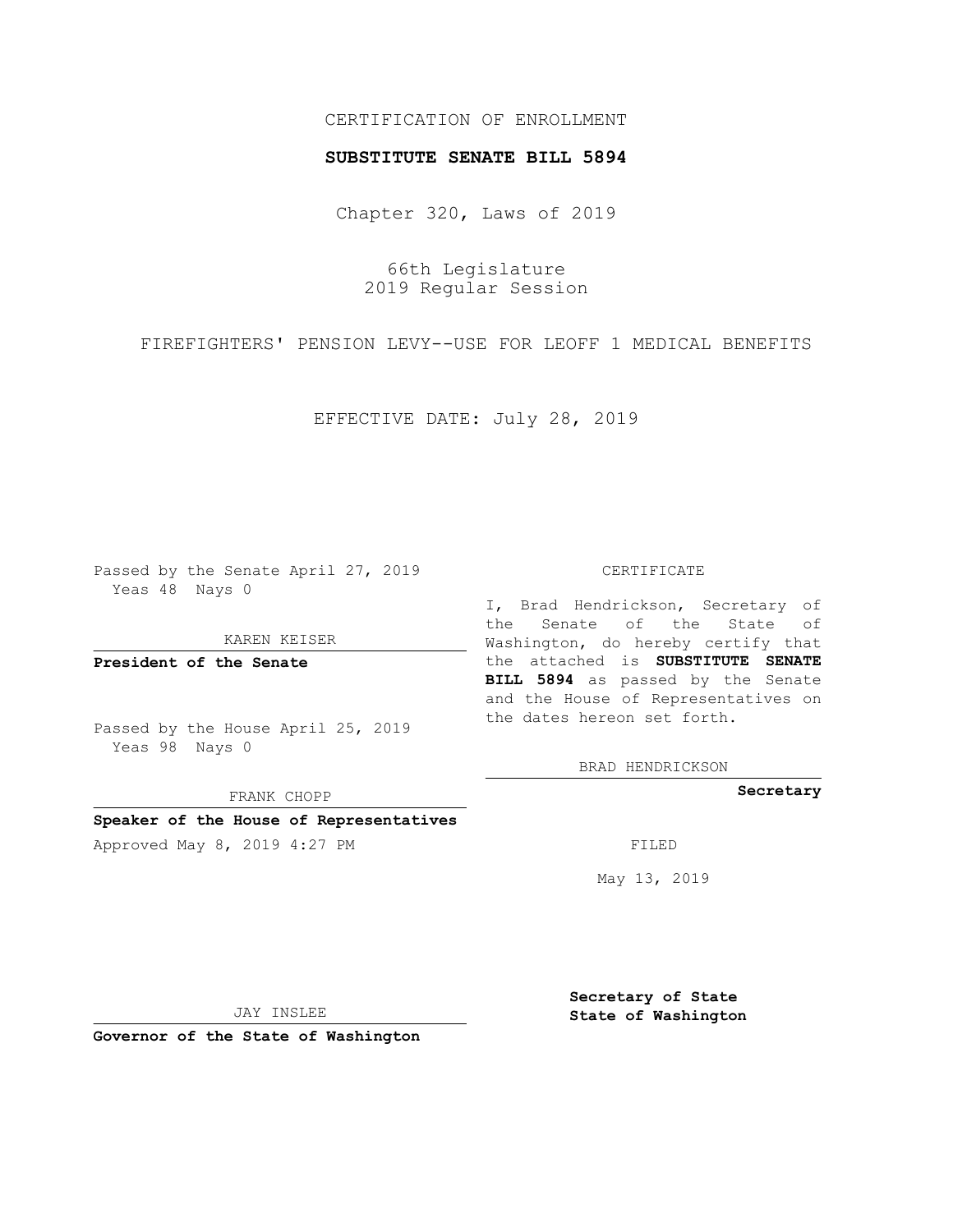## **SUBSTITUTE SENATE BILL 5894**

AS AMENDED BY THE HOUSE

Passed Legislature - 2019 Regular Session

# **State of Washington 66th Legislature 2019 Regular Session**

**By** Senate Ways & Means (originally sponsored by Senator Braun) READ FIRST TIME 02/28/19.

 AN ACT Relating to clarifying that the firefighters' pension levy may continue to be levied to fund benefits under the law enforcement officers' and firefighters' retirement system; and amending RCW 41.16.060.4

5 BE IT ENACTED BY THE LEGISLATURE OF THE STATE OF WASHINGTON:

6 **Sec. 1.** RCW 41.16.060 and 1987 c 319 s 2 are each amended to 7 read as follows:

8 (1) It ((shall be)) is the duty of the legislative authority of each municipality, each year as a part of its annual tax levy, to levy and place in the fund a tax of twenty-two and one-half cents per thousand dollars of assessed value against all the taxable property of such municipality: PROVIDED, That if a report by a qualified actuary on the condition of the fund establishes that the whole or any part of said dollar rate is not necessary to maintain the actuarial soundness of the fund, the levy of said twenty-two and one- half cents per thousand dollars of assessed value may be omitted, or 17 the whole or any part of ((said)) such dollar rate may be levied and 18 used for any other municipal purpose.

19 (2) It ((shall be)) is the duty of the legislative authority of 20 each municipality, each year as a part of its annual tax levy and in 21 addition to the city levy limit set forth in RCW 84.52.043, to levy